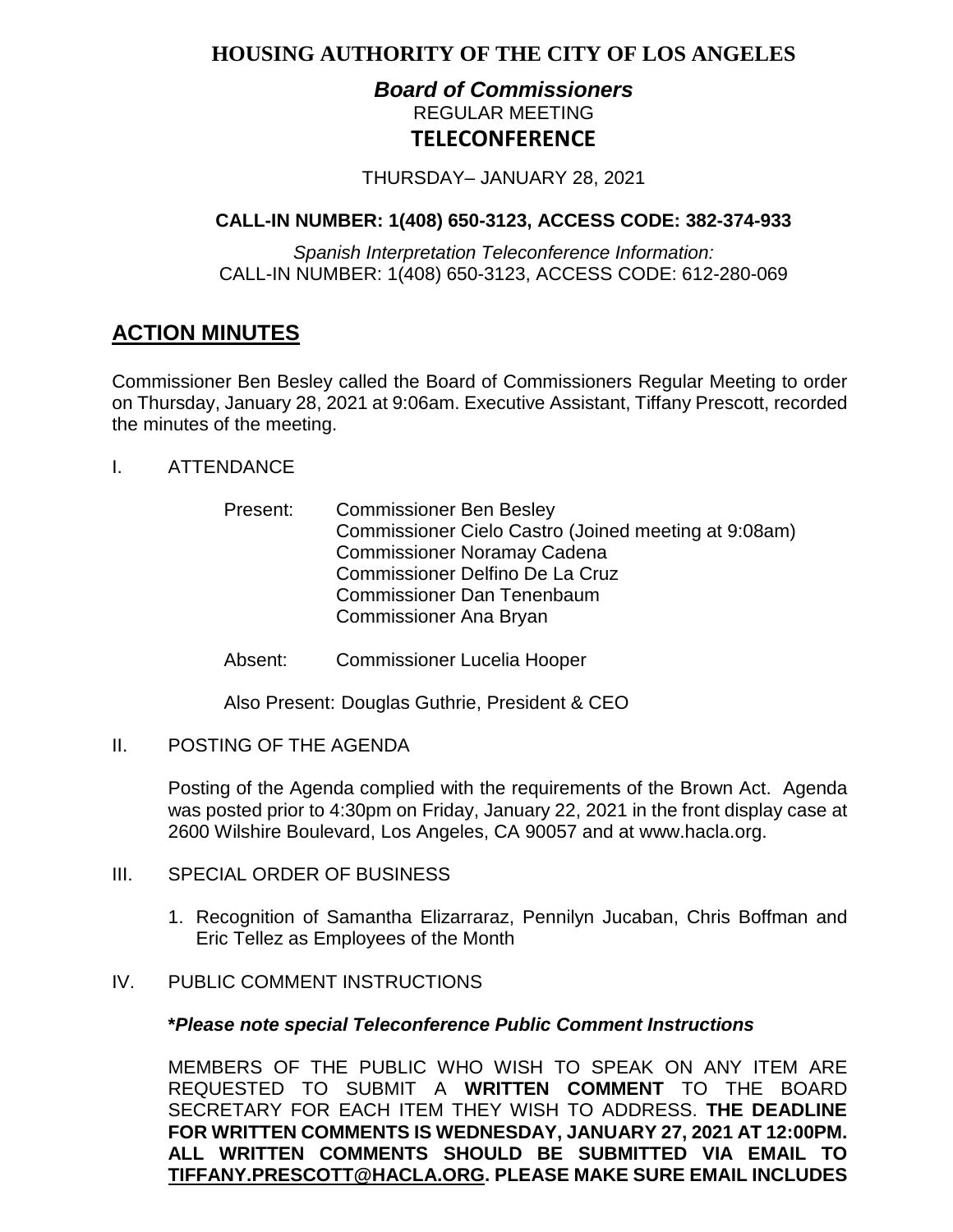**NAME, AGENDA ITEM NUMBER, AND ADDRESS/ORGANIZATION FOR WHOM YOU REPRESENT. WE ALSO ASK THAT ALL COMMENTS BE LIMITED TO 500 WORDS OR LESS.** THE SECRETARY WILL PROVIDE ALL WRITTEN COMMENTS TO THE BOARD FOR REVIEW PRIOR TO THE JANUARY 28, 2021 BOC MEETING. THE SECRETARY WILL ALSO READ EACH PUBLIC COMMENT INTO THE RECORD AT THE TIME THE ITEM IS CONSIDERED. THE PURPOSE OF PUBLIC COMMENT IS TO ALLOW THE PUBLIC TO ADDRESS THE BOARD AND THE BOARD IS INTERESTED IN HEARING FROM MEMBERS OF THE PUBLIC, STAKEHOLDERS AND INTERESTED PARTIES. HOWEVER, SPEAKERS ARE ASKED TO EXERCISE COURTESY AND CONSIDER THE RIGHTS OF OTHER SPEAKERS BY ADHERING TO THE SPECIAL TELECONFERENCE PUBLIC COMMENT INSTRUCTIONS AND IF POSSIBLE REFRAIN FROM UNNECESSARY REPETITION IN THEIR COMMENTS.

# V. PRESIDENT AND CEO ADMINISTRATIVE REPORT

1. Monthly Oral Report

#### VI. BOARD BUSINESS ITEMS

- A. Items for Discussion
	- 1. Proposed Resolution Authorizing the President and CEO, or Designee, to Execute a Contract with Hyland Software, Inc., for an Initial Two-Year Term with Three (3) One-Year Options for Renewal for a Total Contract Amount Not-to-Exceed \$1,800,000 for Software Licensing, Hosting, Consulting, Training, Maintenance and Technical Support
	- Purpose: Authorize the President and CEO, or designee, to execute a contract with Hyland Software, Inc. for an initial twoyear term with three (3) one-year options for renewal, for a total contract amount not-to-exceed \$1,800,000, for software licensing, hosting, consulting, training, maintenance and technical support services.
	- Contact: Luis Yataco, Information Technology Director

#### Action: **APPROVED**

Motioned: Commissioner Dan Tenenbaum Seconded: Commissioner Delfino De La Cruz

6 AYES, 0 NAYS, 1 ABSENT (Hooper), Motion Carried

2. Proposed Resolution Authorizing the President and CEO, or Designee, to Increase the Contracting Awards for Environmental Services and Construction Contract Administration/Management Services Under Request for Qualifications HA-2018-90 (RFQ) in an Amount Totaling \$4,400,000; and Further Authorizing the President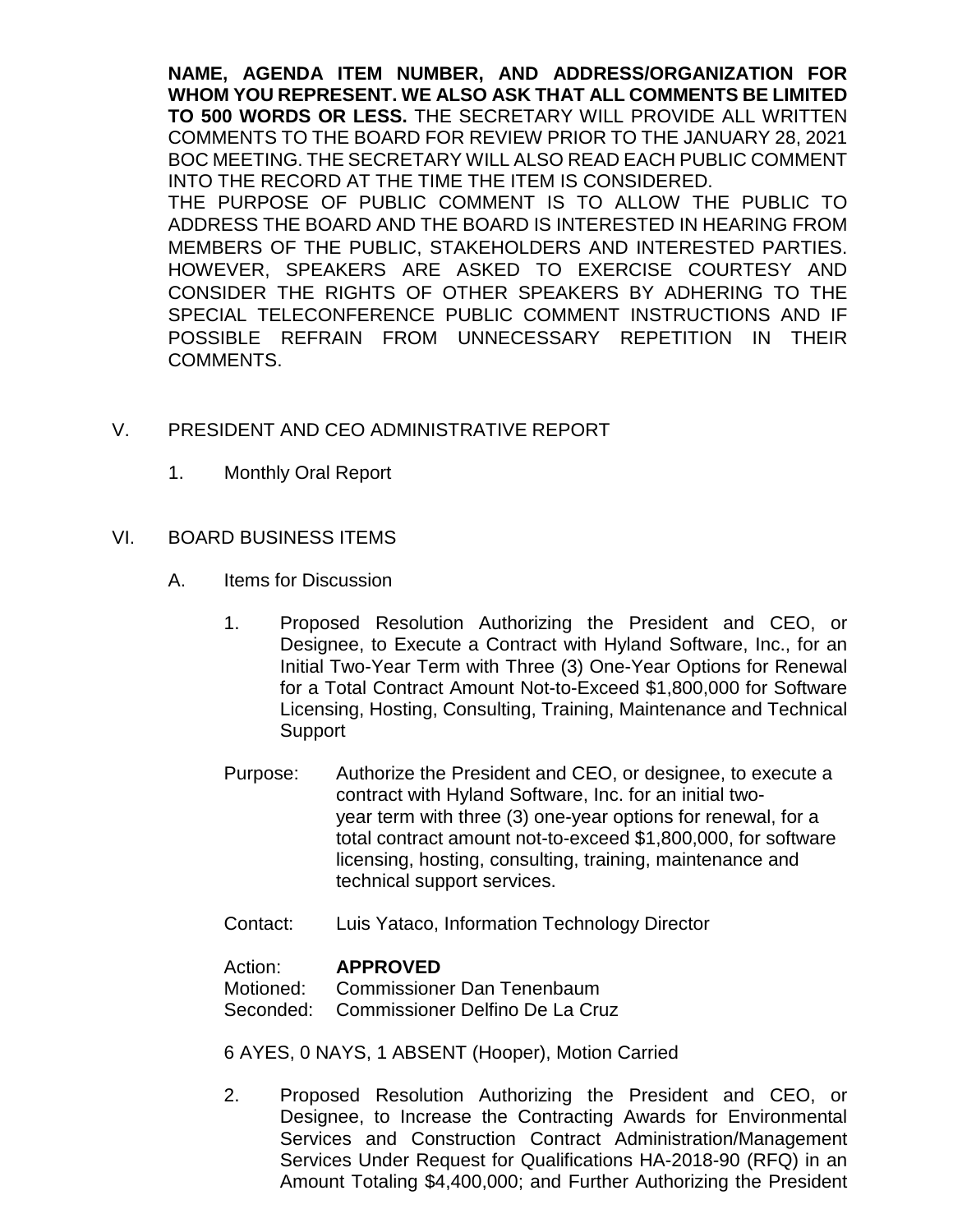and CEO, or Designee, to Reallocate Funding Awards Under the RFQ Based Upon Future Business Needs

- Purpose: To authorize the President & CEO to increase the contracting awards Environmental Services and Construction Administration/Management Services under Request for Qualifications HA-2018-90. With the evaluation of the condition of its residential and commercial real property assets and assessment of new acquisition opportunities to identify improvement, redevelopment and modernization opportunities, the Development Services, Asset Management and Housing Services departments will require the support of a variety of Architectural, Engineering and Related Professional Services on an as-needed basis.
- Contact: Howard Baum, Deputy General Counsel

| Action: | <b>APPROVED</b>                       |
|---------|---------------------------------------|
|         | Motioned: Commissioner Noramay Cadena |
|         | Seconded: Commissioner Dan Tenenbaum  |

5 AYES, 0 NAYS, 2 ABSENT (Hooper, De La Cruz), Motion Carried

B. Consent Items

Routine business items are assigned to the consent agenda. These items will be approved by the Board in one motion. A Commissioner may request any consent agenda item be removed, discussed or acted upon separately. Items removed from the consent agenda for separate action will be considered in the "Excluded Consent Items" section below.

- 1. Proposed Resolution Approving the Amended and Restated Conflict of Interest Policy of the Housing Authority of the City of Los Angeles
- Purpose: The purpose of this item is to approve the amended and restated Conflict of Interest Policy of the Housing Authority of the City of Los Angeles. The COI Policy governs Commissioners' and Employees' outside activities and interests that could pose a conflict of interest with HACLA's operations and programs. The COI Policy includes the Outside Activities and Interests disclosure form that employees must submit upon hire and each year thereafter, and also incorporates the COI Code, which designates the HACLA officials and employees that must disclose certain financial and personal interests as mandated by the Political Reform Act. The COI Code was last updated in 2019, and is not being modified by this resolution.
- Contact: James Johnson, General Counsel

#### Action: **APPROVED**

Motioned: Commissioner Dan Tenenbaum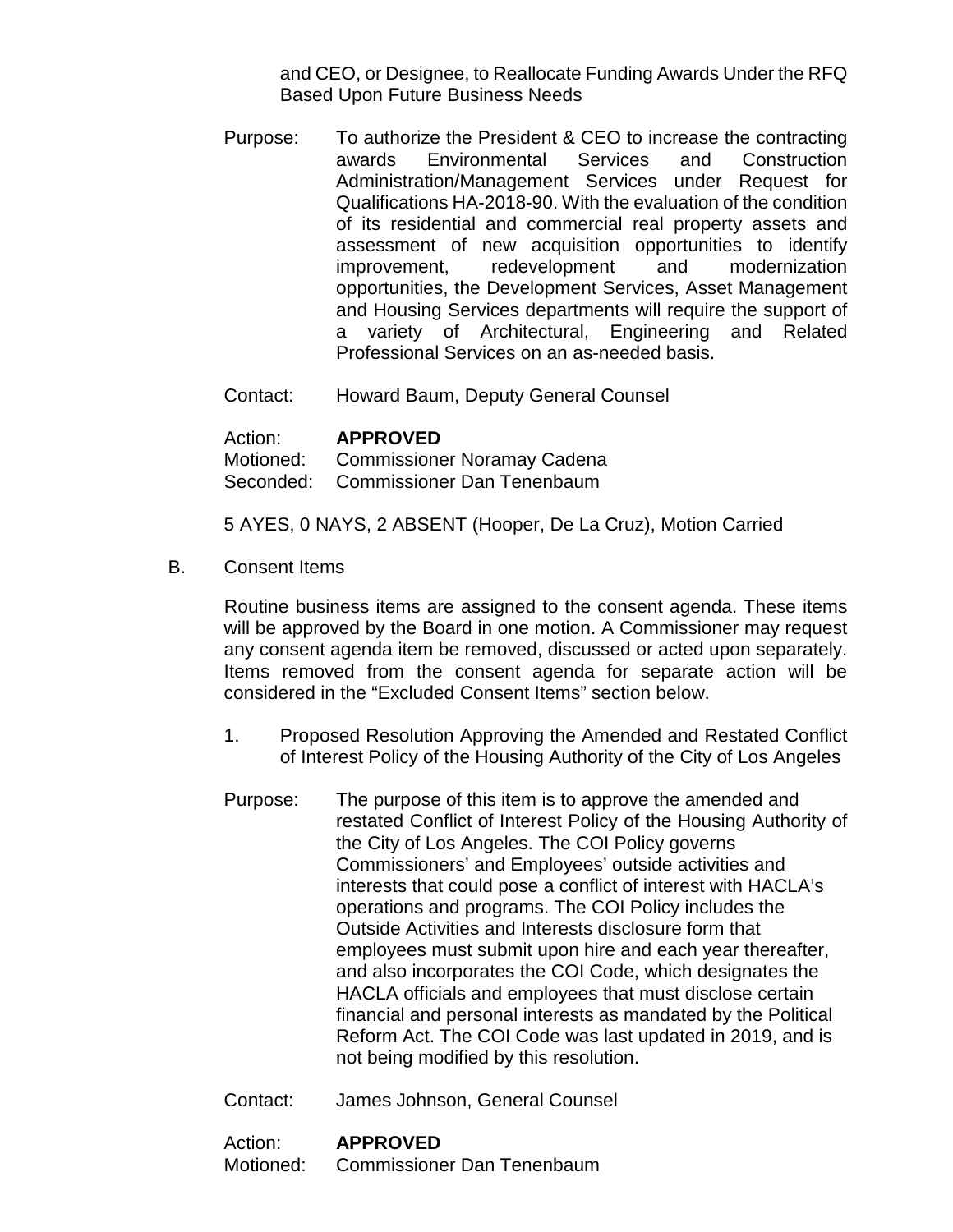Seconded: Commissioner Delfino De La Cruz

6 AYES, 0 NAYS, 1 ABSENT (Hooper), Motion Carried

- 2. Proposed Resolution Authorizing the President and CEO, or Designee, to Purchase Public Officials Liability and Employment Practices Liability Insurance from Ironshore Specialty Insurance Company, Allied World Surplus Lines Insurance, Indian Harbor Insurance and RSUI Indemnity Company; Excess Workers' Compensation Insurance from State National, and to Execute Related **Actions**
- Purpose: The purpose of this item is to authorize the Housing Authority of the City of Los Angeles' (the "Authority") President and CEO, or his designee, to purchase insurance policies and execute related actions as follows: (1) Public Officials Liability Insurance for an annual premium (including surplus taxes and broker of record (BOR) fees) of \$448,890 from Ironshore Specialty Insurance Company, Allied World Surplus Lines Insurance, Indian Harbor Insurance & RSUI Indemnity; (2) Employment Practices Liability Insurance ("EPLI") for an annual premium (including surplus taxes and BOR fees) of \$436,343 from Ironshore Specialty Insurance Company and Allied World Surplus Lines Insurance; and (3) Excess Workers' Compensation Insurance from State National for an annual premium (including BOR fees) of \$134,211.
- Contact: Annie Markarian, Director of Labor and Employee Relations

# Action: **APPROVED**

Motioned: Commissioner Dan Tenenbaum

Seconded: Commissioner Delfino De La Cruz

- 6 AYES, 0 NAYS, 1 ABSENT (Hooper), Motion Carried
- 3. Proposed Resolution Approving Extension of Expanded Families First Coronavirus Response Act Benefits for Employees of the Housing Authority of the City of Los Angeles
- Purpose: The purpose of this item is to request that the Board of Commissioners approve the extension of paid leave benefits to employees of the Housing Authority of the City of Los Angeles who have been impacted by COVID-19.
- Contact: Annie Markarian, Director of Labor and Employee Relations

#### Action: **APPROVED**

Motioned: Commissioner Dan Tenenbaum

- Seconded: Commissioner Delfino De La Cruz
- 6 AYES, 0 NAYS, 1 ABSENT (Hooper), Motion Carried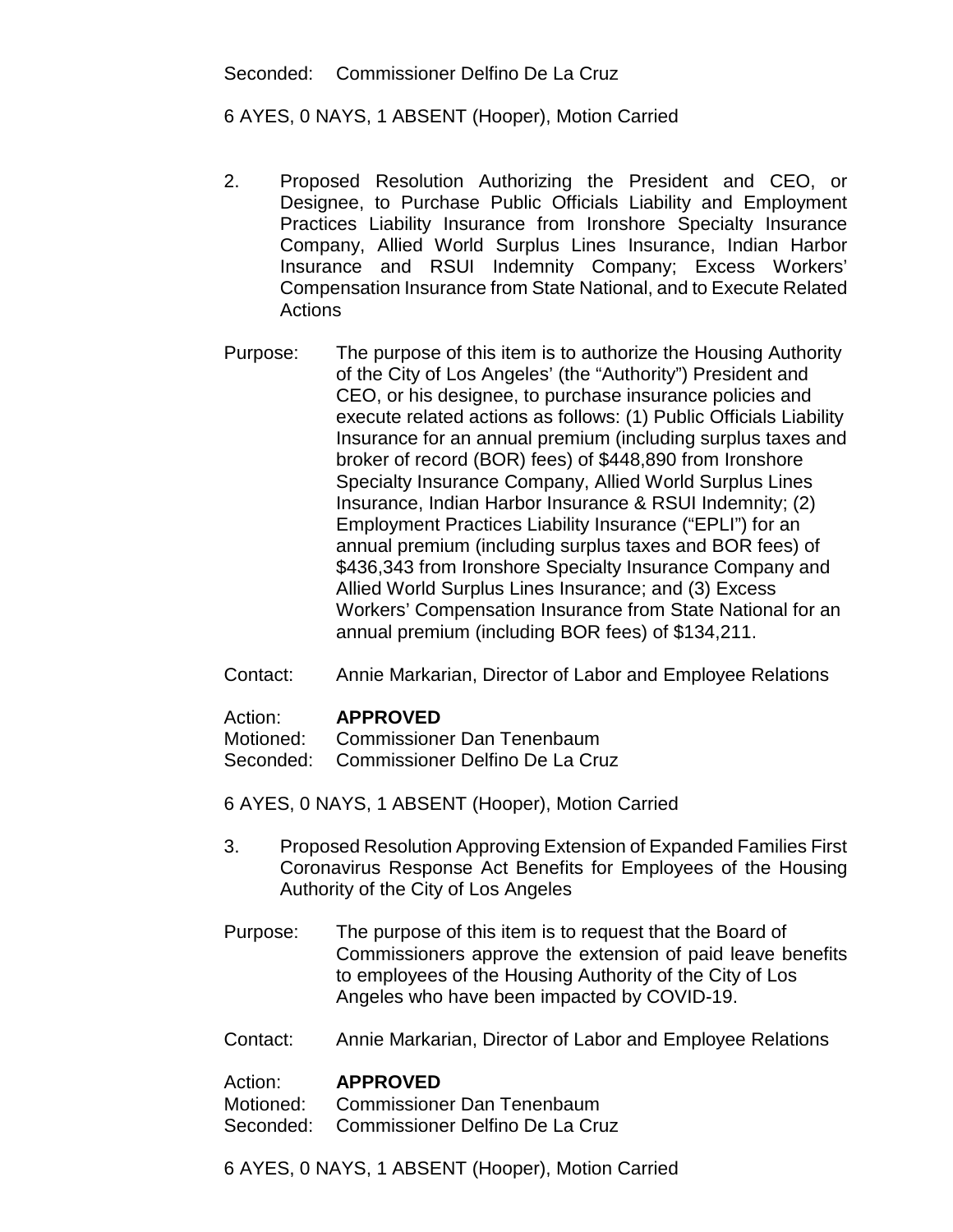- 4. Proposed Resolution Approving and Adopting the Housing Authority of the City of Los Angeles' Pay Schedules for Calendar Year 2021
- Purpose: The purpose of this item is to comply with California Code of Regulations Title 2, section 570.5, which requires that a public entity's pay schedule be duly approved and adopted by the employer's governing body in accordance with the requirements of applicable public meeting laws.
- Contact: Annie Markarian, Director of Labor and Employee Relations

#### Action: **APPROVED**

Motioned: Commissioner Dan Tenenbaum Seconded: Commissioner Delfino De La Cruz

6 AYES, 0 NAYS, 1 ABSENT (Hooper), Motion Carried

- 5. Proposed Resolution Authorizing the President and CEO, or His Designee, to Write Off Uncollectible Accounts Receivable Including \$24,375 for Public Housing Rental Units, and \$71,522 for Non-Public Housing Rental Units
- Purpose: To comply with federal regulations and Generally Accepted Accounting Principles (GAAP), HACLA writes off unpaid accounts receivable deemed uncollectible from vacated tenants and former program participants on a semi-annual basis.
- Contact: Patricia Kataura, Director of Finance

#### Action: **APPROVED**

Motioned: Commissioner Dan Tenenbaum Seconded: Commissioner Delfino De La Cruz

6 AYES, 0 NAYS, 1 ABSENT (Hooper), Motion Carried

6. 2019 Audited Financial Statements and Federal Single Audit Reports

#### **Receive and File**

Contact: Marlene Garza, Chief Financial Officer

# Action: **APPROVED**<br>Motioned: Commissione

Commissioner Dan Tenenbaum

Seconded: Commissioner Delfino De La Cruz

6 AYES, 0 NAYS, 1 ABSENT (Hooper), Motion Carried